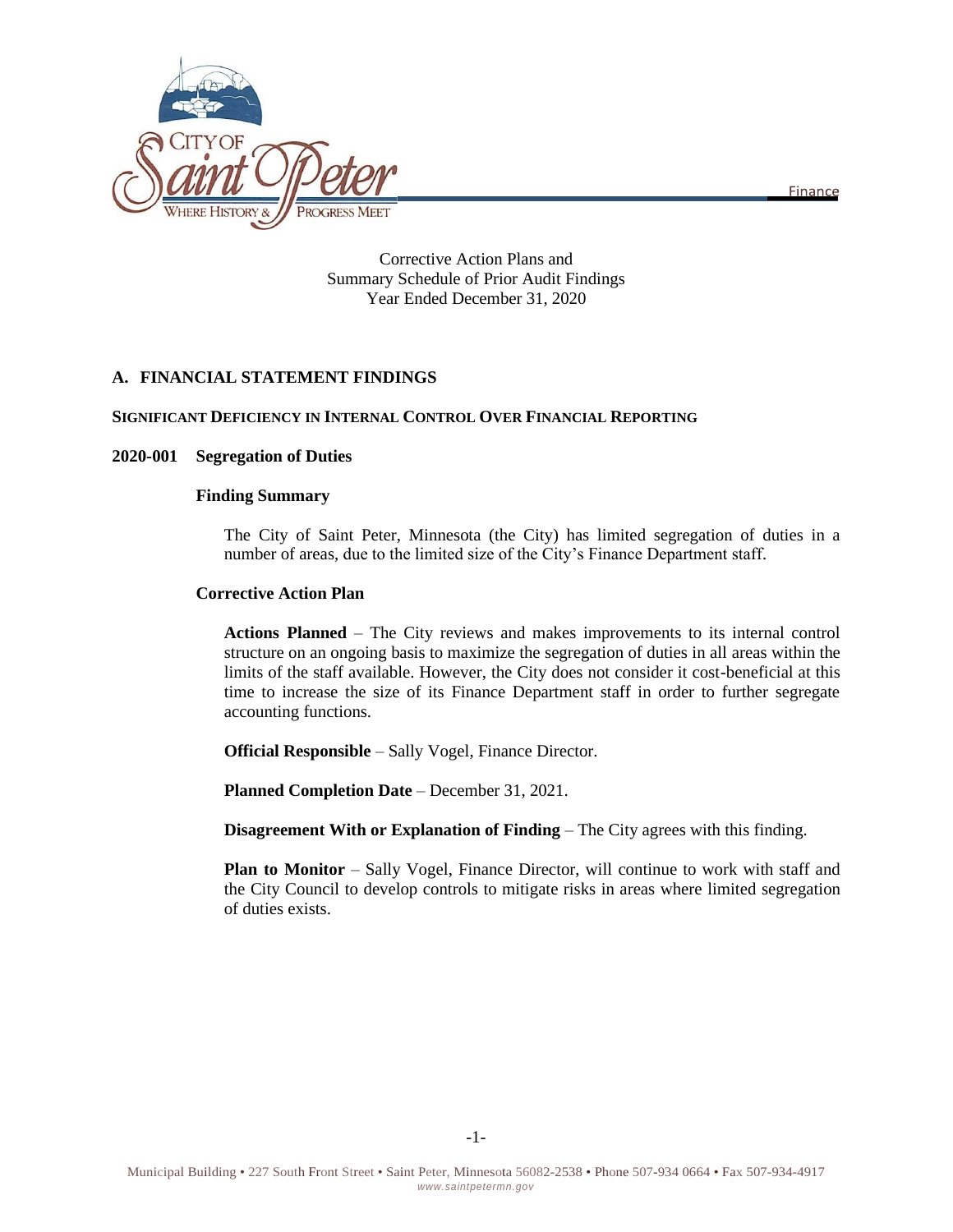Corrective Action Plans and Summary Schedule of Prior Audit Findings (continued) Year Ended December 31, 2020

#### **B. FEDERAL AWARD FINDINGS AND QUESTIONED COSTS**

## **SIGNIFICANT DEFICIENCY IN INTERNAL CONTROL OVER COMPLIANCE – U.S. DEPARTMENT OF THE TREASURY, PASSED THROUGH MINNESOTA DEPARTMENT OF MANAGEMENT AND BUDGET, CORONAVIRUS RELIEF FUND – CFDA NO. 21.019**

## **2020-002 Internal Control Over Compliance With Federal Allowable Activities and Period of Performance Requirements**

#### **Finding Summary**

42 U.S. Code § 601(d) requires the City to use the funds provided under this section to cover only those costs that are necessary expenditures incurred due to the public health emergency, with respect to the coronavirus pandemic, and incurring during the period from March 1, 2020 through December 30, 2020. The City charged costs to the federal Coronavirus Relief Fund (CRF) program that did not meet the standard for an allowable cost as defined by 86 FR 4182 and 42 U.S. Code § 601(d) because they were incurred after the period of performance. The City contracted with a third party to facilitate a program to provide funds to individuals delinquent on utility bills facing economic hardship. Of the original \$50,000 subsidy, \$39,036 went unspent as of December 30, 2020. The City had more than enough eligible costs that were not claimed for federal reimbursement to offset the questioned costs in this finding.

#### **Corrective Action Plan**

**Actions Planned** – In the future, the City will ensure that all costs claimed for federal program expenditures meet federal allowable cost requirements, and are incurring during the covered period.

**Official Responsible** – Sally Vogel, Finance Director.

**Planned Completion Date** – June 30, 2021.

**Disagreement With or Explanation of Finding** – The City agrees with this finding.

**Plan to Monitor** – Sally Vogel, Finance Director, will continue to work with city personnel responsible for federal program oversight to ensure all expenditures meet federal allowable cost requirements, and are incurring during the covered period.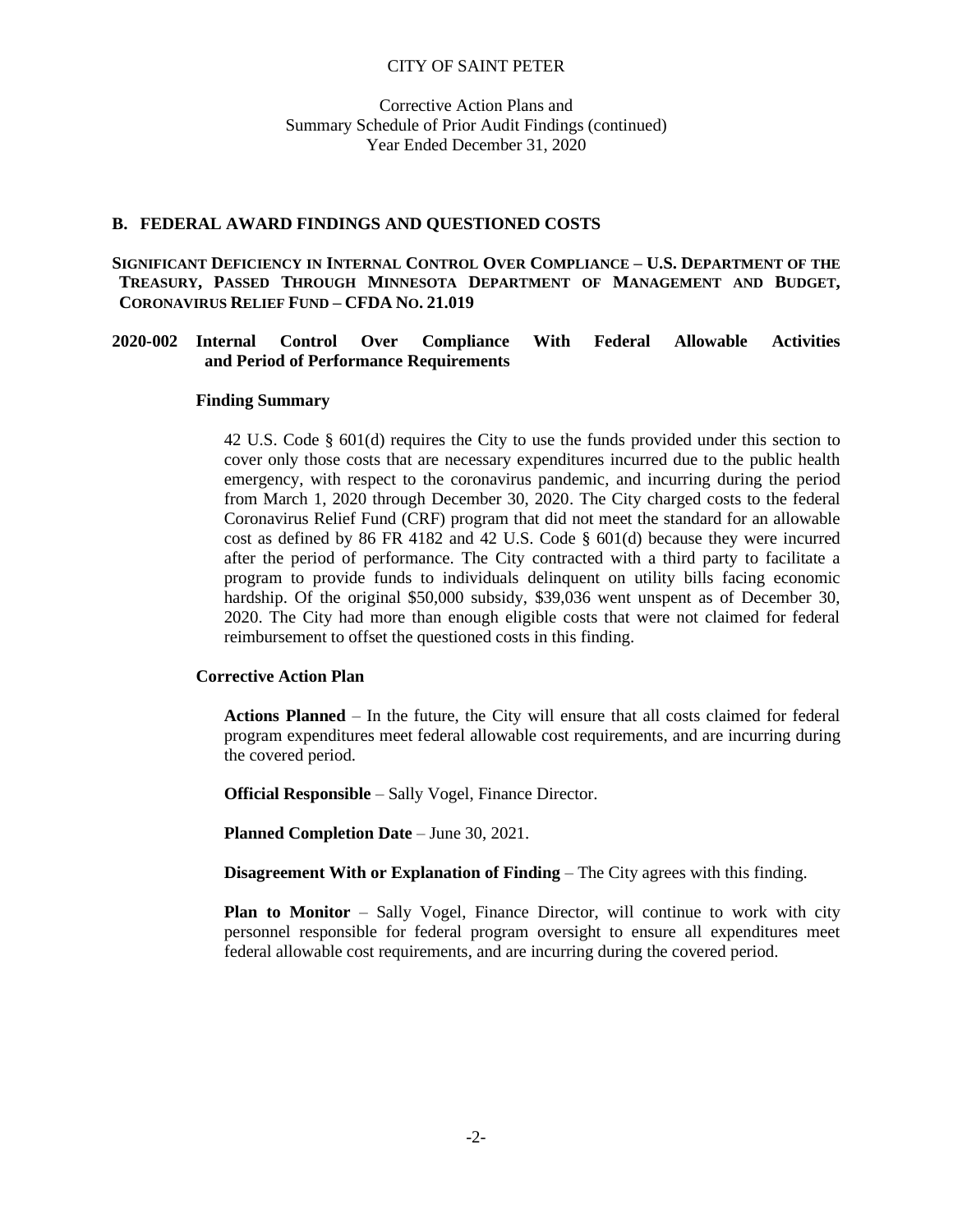Corrective Action Plans and Summary Schedule of Prior Audit Findings (continued) Year Ended December 31, 2020

## **B. FEDERAL AWARD FINDINGS AND QUESTIONED COSTS (CONTINUED)**

## **SIGNIFICANT DEFICIENCY IN INTERNAL CONTROL OVER COMPLIANCE – U.S. DEPARTMENT OF THE TREASURY, PASSED THROUGH MINNESOTA DEPARTMENT OF MANAGEMENT AND BUDGET, CORONAVIRUS RELIEF FUND – CFDA NO. 21.019 (CONTINUED)**

## **2020-003 Internal Control Over Compliance With Federal Reporting Requirements**

### **Finding Summary**

42 U.S. Code § 601(d) requires that each prime recipient of the CRF shall provide financial progress reports that contain COVID-19-related costs incurred during the covered period beginning on March 1, 2020 and ending on December 30, 2020 to the U.S. Department of the Treasury's Office of Inspector General. Consequently, the Minnesota Department of Management and Budget required each subrecipient of the CRF to submit monthly expenditure reports containing COVID-19-related costs incurred during the same covered period. While all monthly expenditure reports were filed with the Minnesota Department of Management and Budget, three of five required monthly expenditure reports were not filed by the required due date.

## **Corrective Action Plan**

**Actions Planned** – In the future, the City will ensure that all required federal reporting is completed and filed in a timely manner.

**Official Responsible** – Sally Vogel, Finance Director.

**Planned Completion Date** – June 30, 2021.

**Disagreement With or Explanation of Finding** – The City agrees with this finding.

**Plan to Monitor** – Sally Vogel, Finance Director, will continue to work with city personnel responsible for federal program oversight to ensure all required federal reporting is completed and filed timely.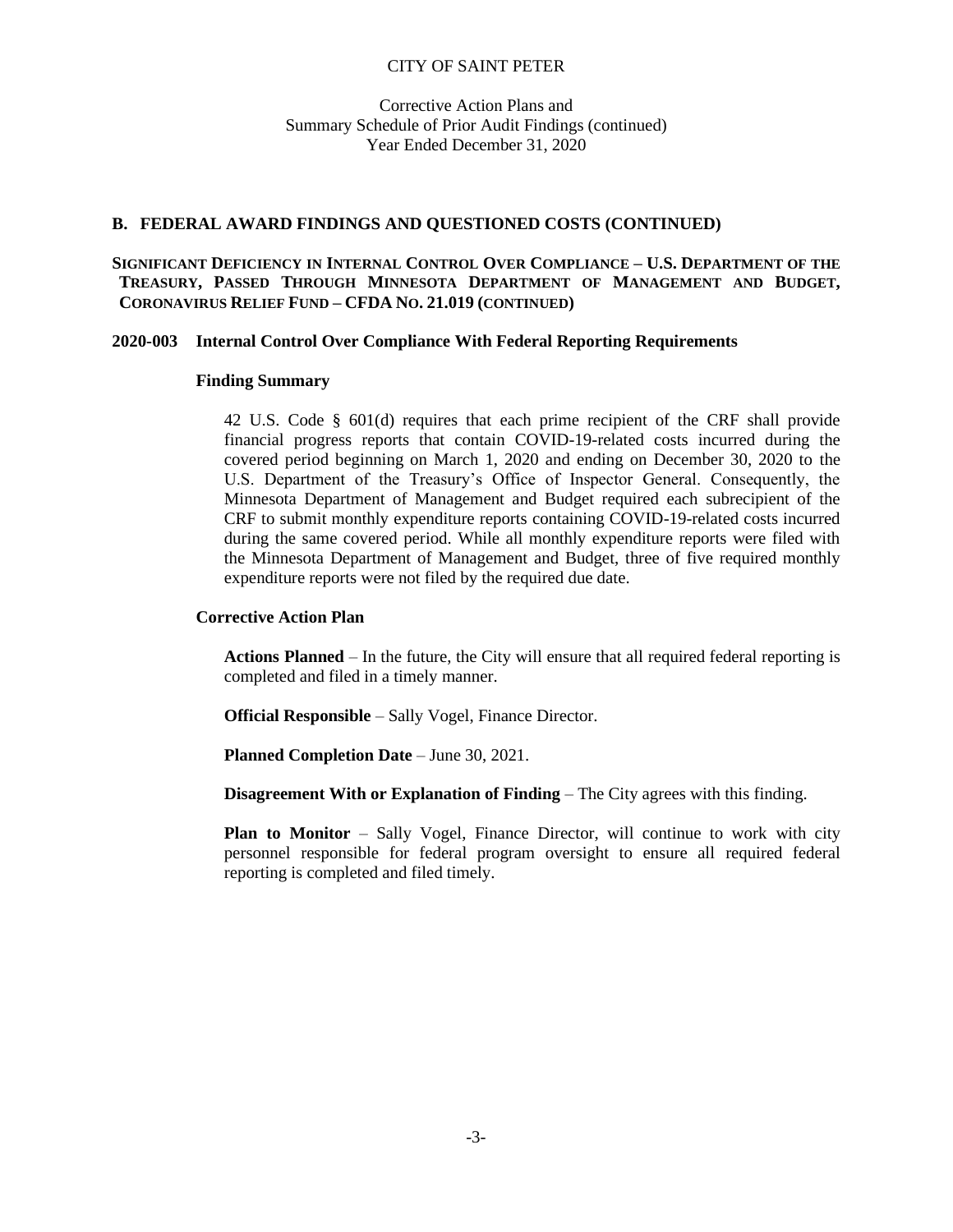## Corrective Action Plans and Summary Schedule of Prior Audit Findings (continued) Year Ended December 31, 2020

## **C. MINNESOTA LEGAL COMPLIANCE FINDINGS**

#### **2020-004 Collateral**

#### **Finding Summary**

Minnesota Statutes § 118A.03 require that if a city's deposits exceed federal deposit insurance coverage (FDIC), excess deposits must be covered by corporate surety bonds or collateral that has a market value of at least 110 percent of such excess. This requirement was not met for the City's accounts at December 31, 2020.

#### **Corrective Action Plan**

**Actions Planned** – The City will review its policies to verify compliance in the future.

**Official Responsible** – Sally Vogel, Finance Director.

**Planned Completion Date** – December 31, 2021.

**Disagreement With or Explanation of Finding** – The City agrees with this finding.

**Plan to Monitor** – Sally Vogel, Finance Director, will review its internal control procedures to endure future compliance with this state statute.

#### **2020-005 Report of Outstanding Indebtedness**

#### **Finding Summary**

Minnesota Statutes § 471.70 require on or before February 1 each year, the principal accounting officer of each city must report to the auditor of each county in which such city is situated, the total amount of outstanding obligations and the purpose for which each obligation is issued as of December 31 of the preceding year. The City filed its report of outstanding indebtedness on February 16.

### **Corrective Action Plan**

**Actions Planned** – The City will review its policies to verify compliance in the future.

**Official Responsible** – Sally Vogel, Finance Director.

**Planned Completion Date** – December 31, 2021.

**Disagreement With or Explanation of Finding** – The City agrees with this finding.

**Plan to Monitor** – Sally Vogel, Finance Director, will review its internal control procedures to endure future compliance with this state statute.